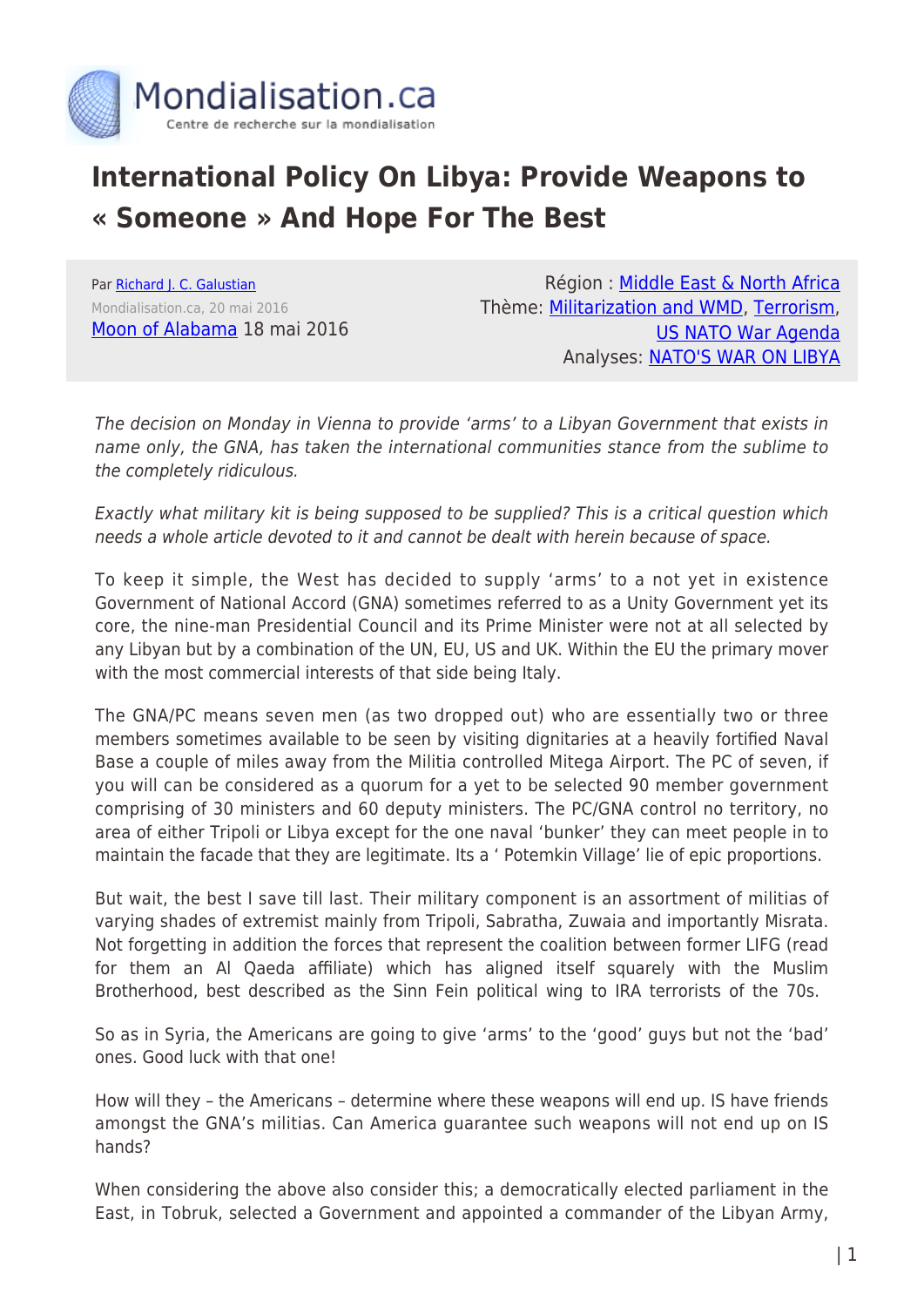General Khalifa Hafter.

In the last 14 days that Army has secured almost if not all oil ports in the East. Hariga; Zeutina, Brega, Ras Lanuf etc and its soldiers are fortifying and holding these positions.

So whatever the puppet GNA say to its oil company based in Tripoli to sign international contracts and sell oil from the east, its not physically possible without the cooperation of the actual Libyan Army who report to their masters in the East. Oh and I forgot to mention the Russians, Egyptians and Emiratis do not recognize the GNA but do recognize the powers that be in the East of Libya. A very revealing detail is that Russia is printing 4B Dinars for the Eastern government, giving Tobruk the option to finance a breakaway state if it chooses.

Yet America and their other puppets, the UN and EU, chose the Tripoli 'Dawn' mishmash leadership of extremists over the Army. Why?

Well one consequence is, for some yet unknown strategic reason, to provoke East Libya to secede and create their own country by a Unilateral Declaration of Independence (UDI).

Another possibility is the newly armed extremist militias of the GNA will by pass fighting IS, who if they have any sense will lie low in Sirte city, and attack their enemy, the Libyan National Army (LNA).

The latter possibility is the most likely.

For this reason alone, it is right to describe the pre-agreed decision to 'arm' on Monday the GNA, literally insane.

The PC/GNA bring absolutely no unity whatsoever to Libya.

Now consider a further problem. There is an enclave, a small city set in a high impenetrable mountain to the West of Tripoli called Zintan. They are well known as fierce highland fighters; they hold Saif Gaddafi; they also control the gas and oil pipelines that flow through valves in their territory which is to the west of Tripoli that pipe to Zawia where the Italians, Norwegians and Spanish have huge oil and gas assets and a port.

The UN, in their wisdom, last week sent their military advisor, a serving Italian general, by plane to Zintan to supposedly negotiate. Barely had the plane touched down when he was almost chased back on to his aircraft to make a hasty retreat. Zintan are loyal to the Libyan National Army.

The final consideration and maybe the most important one is a pragmatic one; that loyalty has a price and eventually if the West conjures sufficient money – Libyan money frozen by the EU and UN – to be received by the PC/GNA and with that they may be able to 'buy', there is no other way to say it, the loyalty of any Libyans in the West or East but that would only be a temporary 'fix'; it wouldn't buy them indefinitely.

So in closing WHY is the International Community persisting with this charade of a GNA?

If as a reader you are expecting an answer, I must regretfully say I have none. It makes no sense whatsoever.

The West's strategy, if one can call it that, reminds me of an old Orwellian type adage that